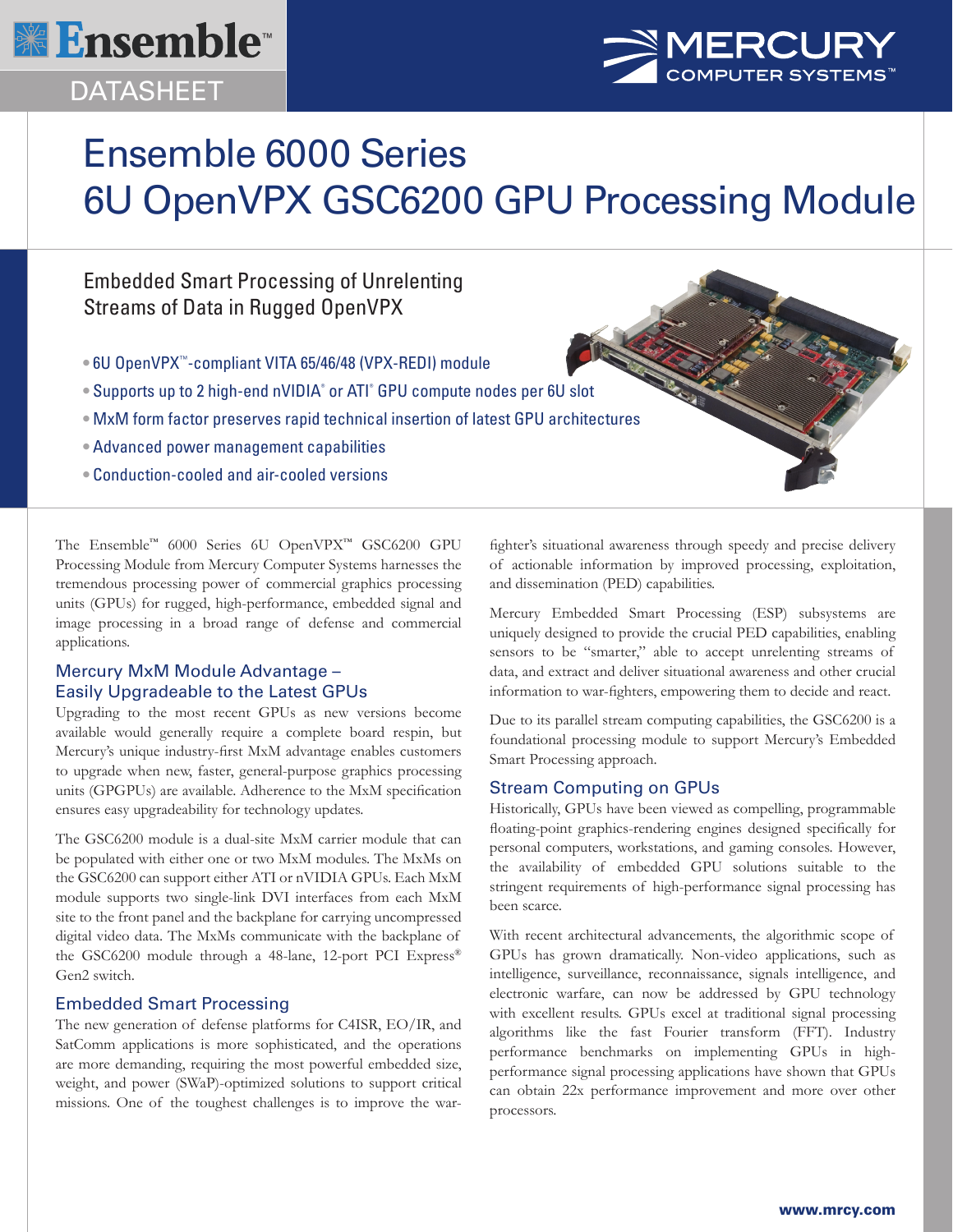#### Enhanced Power Management Capabilities Support SWAP Metrics

Real-time imaging systems in deployed environments, such as persistent surveillance, on-board exploitation, and electronic warfare applications, require minimal power dissipation to meet deployed performance requirements. The GSC6200 module offers software-controlled power management features that allow the user to tune the clock speed of the GPU, so that power can be conserved during periods of inactivity, while maximum throughput is available at times of high activity.

#### VPX-REDI

The VPX (VITA 46) standard defines 6U and 3U board formats with a modern high-performance connector set capable of supporting today's high-speed fabric interfaces. VPX is most attractive when paired with the Ruggedized Enhanced Design Implementation standard – REDI (VITA 48). The GSC6200 module is implemented as a 6U conduction-cooled implementation of VPX-REDI, with air-cooled variants in the same VPX form factor available for less rugged environments.

Targeted primarily for harsh-environment embedded applications, VPX-REDI offers extended mechanical configurations supporting higher functional density, such as two-level maintenance (2LM). 2LM allows relatively unskilled maintenance personnel to replace a failed module and restore the system to an operational state in a limited time period, minimizing potential damage to the module.

#### Software Environments

Two types of software environments exist for the GSC6200 module:

- nVIDIA-based GPUs: the software environment consists of CUDA, a parallel computing architecture that is accessible to software developers through industry-standard programming languages, and Mercury's Scientific Algorithm Library (SAL), a high-throughput, low-latency signal processing library containing efficient algorithms with the fewest possible instructions and computing resources.
- ATI-based GPUs: the software environment consists of CAL, a complete abstraction layer interface that does not require the user to learn graphics-oriented languages or video and multimedia details to program the GPU.

Mercury's software support for GPUs is evolving. Contact Mercury for additional information about other software programming and imaging application tool kit offerings for the GSC6200.

#### **Open Standards Mean Interoperability and Planning for the Future**

The OpenVPX Industry Working Group is an industry initiative launched by defense prime contractors and COTS system developers, to take a proactive approach to solving the interoperability issues associated with the VITA 46 (VPX) family of specifications. This group has created an overarching System Specification defining VPX system architecture through pinout definitions to establish a limited set of application-specific reference solutions. These OpenVPX standard solutions provide clear design guidance to COTS suppliers and the user community, assuring interoperability across multi-vendor implementations. The OpenVPX System Specifications were ratified by the VSO in February 2010.



*Figure 1. GSC6200 Module functional block diagram*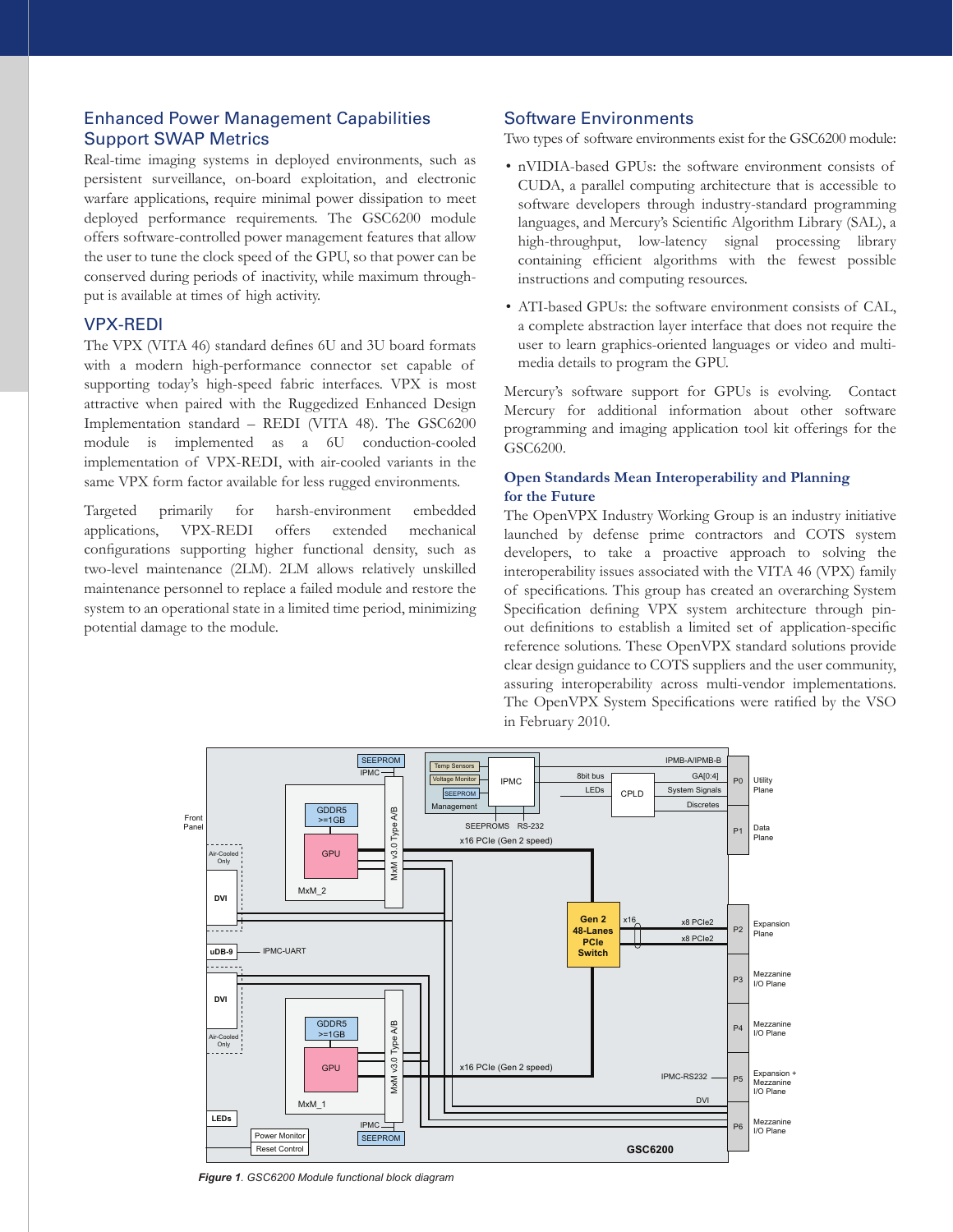## **Specifications**

#### **PCIe Switch**

x16 PCIe connection to each MXM site x16 PCIe connection to the backplane Configurable as a single x16 upstream port Configurable as a single x8 upstream port and a single x8 downstream port

#### **MXMs**

MXM revision 3.0 compliant Support for Type A and Type B MXM modules Two single-link DVI display interfaces per site Configurable per interface for front panel or backplane connector connectivity One x16 PCIe connection per site

#### **GPUs Supported**

nVIDIA GeForce GTS280M 562 GFLOPS 7 GFLOPS per watt (1.1 CC compliant) ATI Radeon 4870M 880 GFLOPS 18 GFLOPS per watt Note: More current GPU MxMs may be released from nVIDIA and ATI. Contact Mercury Sales for updates to the supported GPU processors.

#### **IPMI (System Management)**

Renasas® HD64F2166 IPMI Controller Voltage monitor Geographical address monitor Temperature monitor Power/reset control FRU and on-board MxM EEPROM interfaces CPLD interfaces

#### **OpenVPX Connector**

IPMB-A and IPMB-B link management plane Dual x16 PCIe Gen2 speed expansion plane

#### **Mechanical**

6U VPX 1.0" slot width pitch OpenVPX and VPX REDI

#### **Environmental**

| <b>Air-Cooled</b>                           |                                                |
|---------------------------------------------|------------------------------------------------|
| Temperature                                 |                                                |
|                                             | Operating $0^{\circ}$ C to 55°C*               |
| Storage                                     | $-55^{\circ}$ C to $+85^{\circ}$ C             |
| *Customer must maintain required cfm level. |                                                |
| Humidity                                    |                                                |
| Operating                                   | 5-95%, non-condensing                          |
| Vibration                                   | 0.04 $g^2$ /Hz, based on 20-2000 Hz, 1 hr/axis |
| Shock                                       | 50g, z-axis; 80g, x-, y-axes; 11 ms half-sine  |
| Altitude                                    |                                                |
| Operating $0-30,000$ ft*                    |                                                |
| *Customer must maintain required cfm level. |                                                |
|                                             |                                                |

#### **Conduction-Cooled**

| Temperature                                        |                                                       |
|----------------------------------------------------|-------------------------------------------------------|
| Operating                                          | 0°C to 71°C at the card edge*                         |
| Storage                                            | -55 $\mathrm{^{\circ}C}$ to +100 $\mathrm{^{\circ}C}$ |
| *Customer chassis must maintain card edge at 71°C. |                                                       |
| Humidity                                           |                                                       |
| Operating                                          | $0-100\%$                                             |
| Vibration                                          | 0.1 g <sup>2</sup> /Hz, based on 5-2000 Hz, 1 hr/axis |
| Shock                                              | 50g, z-axis; 80g, x-, y-axes; 11 ms half-sine         |
| Altitude                                           |                                                       |
| Operating                                          | $0-70,000$ ft                                         |

#### **Compliance**

OpenVPX System Specification encompasses VITA 46.0, 46.3, 46.4, 46.6, 46.11 Compatible with VITA 65 VITA 46/48.1/48.2 (REDI) PCI Express